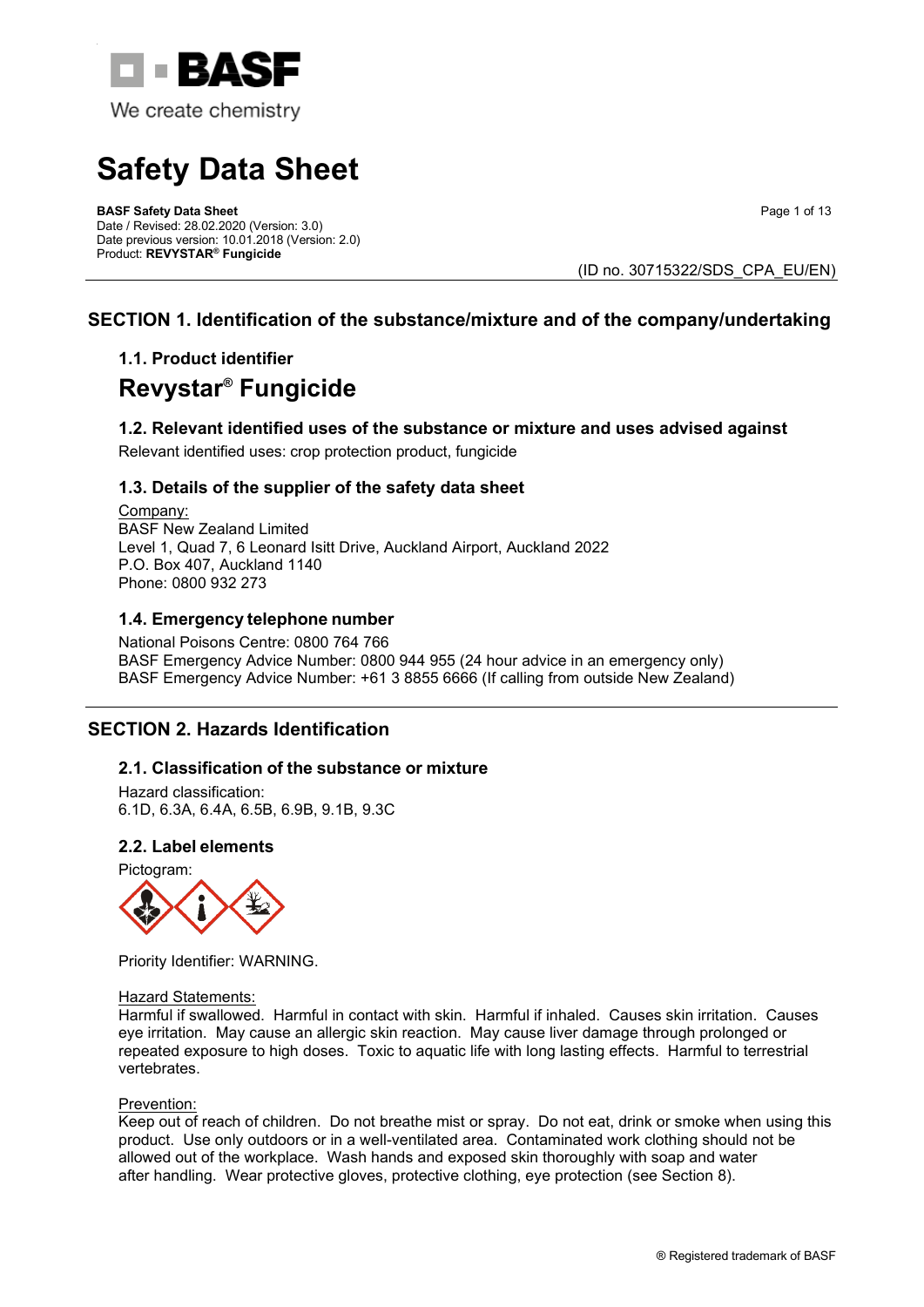Response:

If medical advice is needed, have this safety datasheet, product container, or label at hand. Contact the National Poisons Centre 0800 POISONS (0800 764 766) or a doctor if you feel unwell.

#### **2.3. Other hazards**

See section 12 - Results of PBT and vPvB assessment. If applicable information is provided in this section on other hazards which do not result in classification, but which may contribute to the overall hazards of the substance or mixture.

## **SECTION 3. Composition/Information on Ingredients**

#### **3.1. Substances**

Not applicable

#### **3.2. Mixtures**

Chemical nature

crop protection product, fungicide, emulsifiable concentrate (EC).

#### Hazardous ingredients

1H-1,2,4-Triazole-1-ethanol, α-[4-(4-chlorophenoxy)-2- (trifluoromethyl)phenyl]-α-methyl-; Mefentrifluconazole Content (W/W): 9.9 % CAS Number: 1417782-03-6

1H-Pyrazole-4-carboxamide, 3-(difluoromethyl)-1-methyl-N-(3',4',5' trifluoro[1,1'-biphenyl]-2-yl)-; Fluxapyroxad Content (W/W): 4.9 % CAS Number: 907204-31-3

N,N-Dimethyloctanamide Content (W/W): < 20 % CAS Number: 1118-92-9 EC-Number: 214-272-5 REACH registration number: 01-2119974106-36

N,N-Dimethyldecan-1-amide Content (W/W): < 5 % CAS Number: 57-55-6 EC-Number: 200-338-0 REACH registration number: 01-2119456809-23

Solvent naphtha (petroleum), heavy arom. Content (W/W): < 10 % CAS Number: 64742-94-5 EC-Number: 265-198-5 REACH registration number: 01-2119451097-39 INDEX-Number: 649-424-00-3

Acetophenone Content (W/W): < 10 % CAS Number: 98-86-2 EC-Number: 202-708-7 REACH registration number: 01-2119533169-37 INDEX-Number: 606-042-00-1

Skin Sens. 1 Aquatic Acute 1 Aquatic Chronic 1 M-factor acute: 1 M-factor chronic: 1 H317, H400, H410

Repr. Add. cat. lact. Aquatic Acute 1 Aquatic Chronic 1 H362, H400, H410

Skin Corr./Irrit. 2 Eye Dam./Irrit. 1 STOT SE 3 (irr. to respiratory syst.) H318, H315, H335

Skin Corr./Irrit. 2 Eye Dam./Irrit. 2 STOT SE 3 (irr. to respiratory syst.) Aquatic Chronic 3 H319, H315, H335, H412

Asp. Tox. 1 Aquatic Chronic 2 H304, H411

Acute Tox. 4 (oral) Eye Dam./Irrit. 2 H319, H302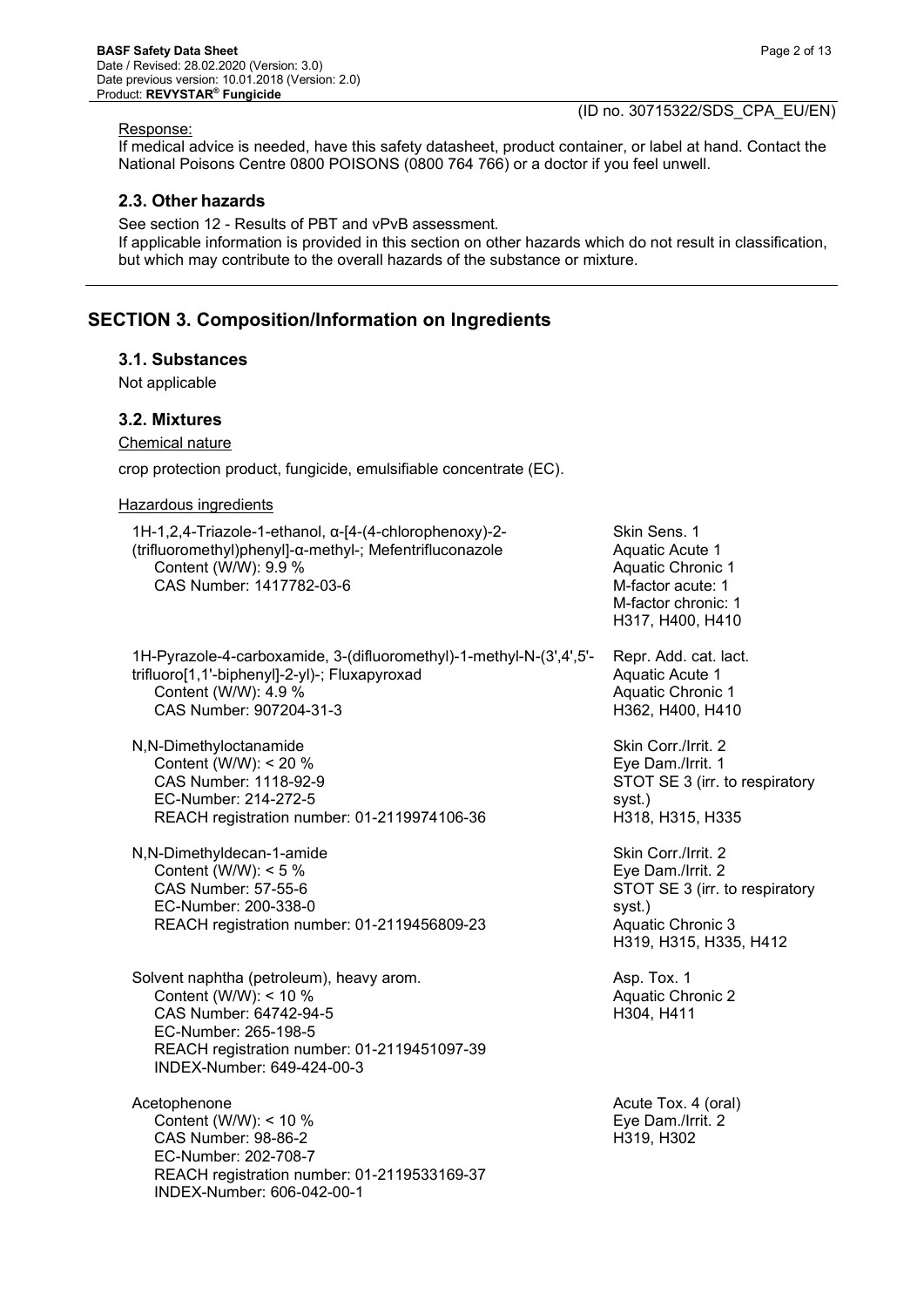|                                                                                                                                         | (ID no. 30715322/SDS CPA EU/EN)       |
|-----------------------------------------------------------------------------------------------------------------------------------------|---------------------------------------|
| Poly(oxy-1,2-ethanediyl), .alpha.-[tris(1-phenylethyl)phenyl]-<br>.omega.-hydroxy-<br>Content (W/W): $<$ 10 %<br>CAS Number: 99734-09-5 | Aquatic Chronic 3<br>H412             |
| Methyl-Oxirane, Blockpolymer with Oxirane, Monoisotridecyl ether<br>Content (W/W): $<$ 10 %<br>CAS Number: 196823-11-7                  | Eye Dam./Irrit. 2<br>H <sub>319</sub> |

For the classifications not written out in full in this section, including the indication of danger, the hazard symbols, the R phrases, and the hazard statements, the full text is listed in section 16.

# **SECTION 4. First-Aid Measures**

## **4.1. Description of first aid measures**

First aid personnel should pay attention to their own safety. If the patient is likely to become unconscious, place and transport in stable sideways position (recovery position). Immediately remove contaminated clothing. Get medical advice/attention if you feel unwell.

If inhaled: Keep patient calm, remove to fresh air.

On skin contact: Wash thoroughly with soap and water.

On contact with eyes: Wash affected eyes for at least 15 minutes under running water with eyelids held open. Remove contact lenses, if present and easy to do. Consult an eye specialist.

On ingestion: Do not induce vomit. Immediately rinse mouth and then drink 200-300 ml of water, seek medical attention.

## **Most important symptoms and effects, both acute and delayed**

Symptoms: Information, i.e. additional information on symptoms and effects may be included in the GHS labeling phrases available in Section 2 and in the Toxicological assessments available in Section 11., (Further) symptoms and / or effects are not known so far.

## **Indication of any immediate medical attention and special treatment needed**

Treatment: Treat according to symptoms (decontamination, vital functions), no known specific antidote.

# **SECTION 5. Fire-Fighting Measures**

## **5.1 Extinguishing media**

Suitable extinguishing media: Water spray, dry powder, foam, carbon dioxide.

## **5.2 Special hazards arising from the substance or mixture**

carbon monoxide, Carbon dioxide, nitrogen oxides, halogenated compounds The substances/groups of substances mentioned can be released in case of fire.

# **5.3 Advice for fire-fighters**

Special protective equipment: Wear self-contained breathing apparatus and chemical-protective clothing.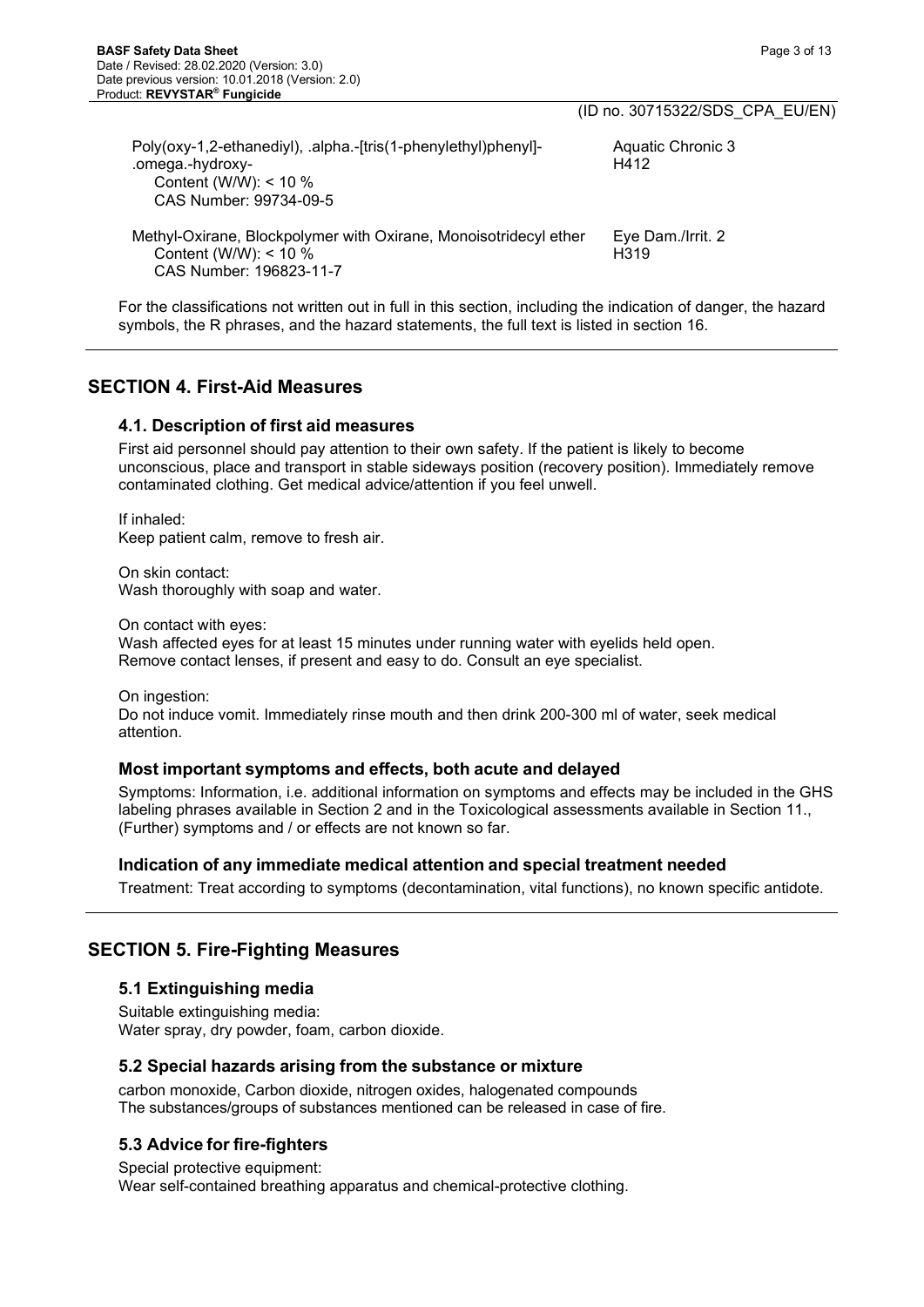#### Further information:

(ID no. 30715322/SDS\_CPA\_EU/EN)

Keep containers cool by spraying with water if exposed to fire. In case of fire and/or explosion do not breathe fumes. Collect contaminated extinguishing water separately, do not allow to reach sewage or effluent systems. Dispose of fire debris and contaminated extinguishing water in accordance with official regulations.

## **SECTION 6. Accidental Release Measures**

#### **6.1 Personal precautions, protective equipment and emergency procedures**

Use personal protective clothing. Avoid contact with the skin, eyes and clothing. Do not breathe vapour/spray.

#### **6.2 Environmentalprecautions**

Do not discharge into the subsoil/soil. Do not discharge into drains/surface waters/groundwater.

#### **6.3 Methods and material for containment and cleaning up**

For small amounts: Pick up with suitable absorbent material (e.g. sand, sawdust, general-purpose binder, kieselguhr).

For large amounts: Dike spillage. Pump off product.

Dispose of absorbed material in accordance with regulations. Collect waste in suitable containers, which can be labelled and sealed. Clean contaminated floors and objects thoroughly with water and detergents, observing environmental regulations. Wear suitable protective equipment.

#### **6.4 Reference to other sections**

Information regarding exposure controls/personal protection and disposal considerations can be found in section 8 and 13.

# **SECTION 7. Handling and Storage**

#### **7.1. Precautions for safe handling**

No special measures necessary if stored and handled correctly. Ensure thorough ventilation of stores and work areas. When using do not eat, drink or smoke. Hands and/or face should be washed before breaks and at the end of the shift.

Protection against fire and explosion:

Vapours may form ignitable mixture with air. Prevent electrostatic charge - sources of ignition should be kept well clear - fire extinguishers should be kept handy.

#### **7.2. Conditions for safe storage, including any incompatibilities**

Segregate from foods and animal feedstuff. Further information on storage conditions: Keep away from heat. Protect from direct sunlight.

Storage stability: Storage duration: 24 Months

Protect from temperatures below: -10 °C

Changes in the properties of the product may occur if substance/product is stored below indicated temperature for extended periods of time.

Protect from temperatures above: 40 °C

Changes in the properties of the product may occur if substance/product is stored above indicated temperature for extended periods of time.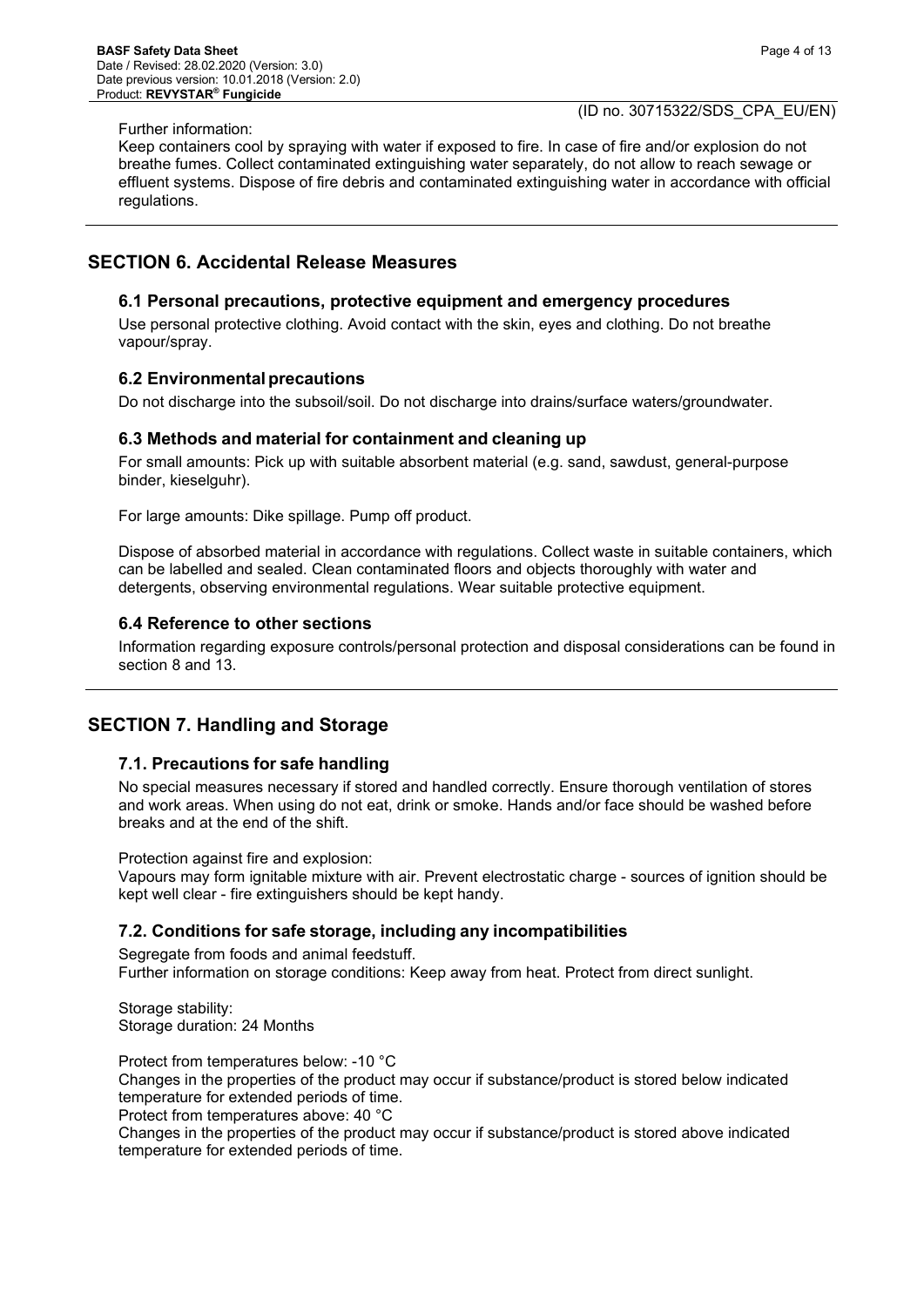# **AGGREGATE STORAGE VOLUME THRESHOLDS:**  When stored with substances of the same hazard the aggregate quantity must be considered. For full details refer to the current standard NZS8409 Management of Agrichemicals or the HSNO Regulations.

| Location<br>Certificate*:                              | <b>Hazardous</b><br>Atmosphere<br>Zone*: | Fire<br><b>Extinguishers:</b>                                          | Signage [Hazard<br><b>Class &amp; Emergency</b><br>Action]: | Emergency<br>Information: | Emergency<br><b>Response</b><br>Plan: | Secondary<br><b>Containment:</b> |
|--------------------------------------------------------|------------------------------------------|------------------------------------------------------------------------|-------------------------------------------------------------|---------------------------|---------------------------------------|----------------------------------|
| <b>NA</b>                                              | <b>NA</b>                                | <b>NA</b>                                                              | 1000 litres                                                 | 10 litres                 | 1000 litres                           | 1000 litres                      |
| * Note: Farms > 4 ha are exempt but with controls.     |                                          |                                                                        |                                                             |                           |                                       |                                  |
| <b>DO NOT STORE OR LOAD WITH:</b><br>Class 1 Explosive |                                          | <b>SEGREGATE FROM:</b><br>Food or food containers and animal feedstuff |                                                             |                           |                                       |                                  |
|                                                        |                                          | .                                                                      |                                                             |                           |                                       |                                  |

**Segregation:** In store separate by at least 5 metres, on transport separate by at least 3 metres, in both cases horizontally. On vehicles a segregation device may be used: Check the Land Transport Rule Dangerous Goods, Rule 45001 for additional information. Sea transport may require additional segregation. Refer to NZS5433 Sea Segregation for details.

#### **7.3. Specific end use(s)**

For the relevant identified use(s) listed in Section 1 the advice mentioned in this section 7 is to be observed.

Tracking and record keeping not required

NOTE: Storage, application and record keeping must be as described in the current version of the New Zealand Standard for the Management of Agrichemicals NZS8409.

# **SECTION 8. Exposure Controls/Personal Protection**

## **8.1. Control parameters**

Components with occupational exposure limits

98-86-2: acetophenone 64742-94-5: Solvent naphtha (petroleum), heavy arom.

## **8.2. Exposure controls**

Personal protective equipment

Respiratory protection:

Suitable respiratory protection for higher concentrations or long-term effect: Combination filter for gases/vapours of organic, inorganic, acid inorganic and alkaline compounds (e.g. EN 14387 Type ABEK).

Hand protection:

Suitable chemical resistant safety gloves (EN 374) also with prolonged, direct contact (Recommended: Protective index 6, corresponding > 480 minutes of permeation time according to EN 374): E.g. nitrile rubber (0.4 mm), chloroprene rubber (0.5 mm), butyl rubber (0.7 mm) etc.

Eye protection: Safety glasses with side-shields (frame goggles) (e.g. EN 166)

Body protection:

Body protection must be chosen depending on activity and possible exposure, e.g. apron, protecting boots, chemical-protection suit (according to EN 14605 in case of splashes or EN ISO 13982 in case of dust).

#### General safety and hygiene measures

The statements on personal protective equipment in the instructions for use apply when handling cropprotection agents in final-consumer packing. Wearing of closed work clothing is recommended. Store work clothing separately. Keep away from food, drink and animal feeding stuffs.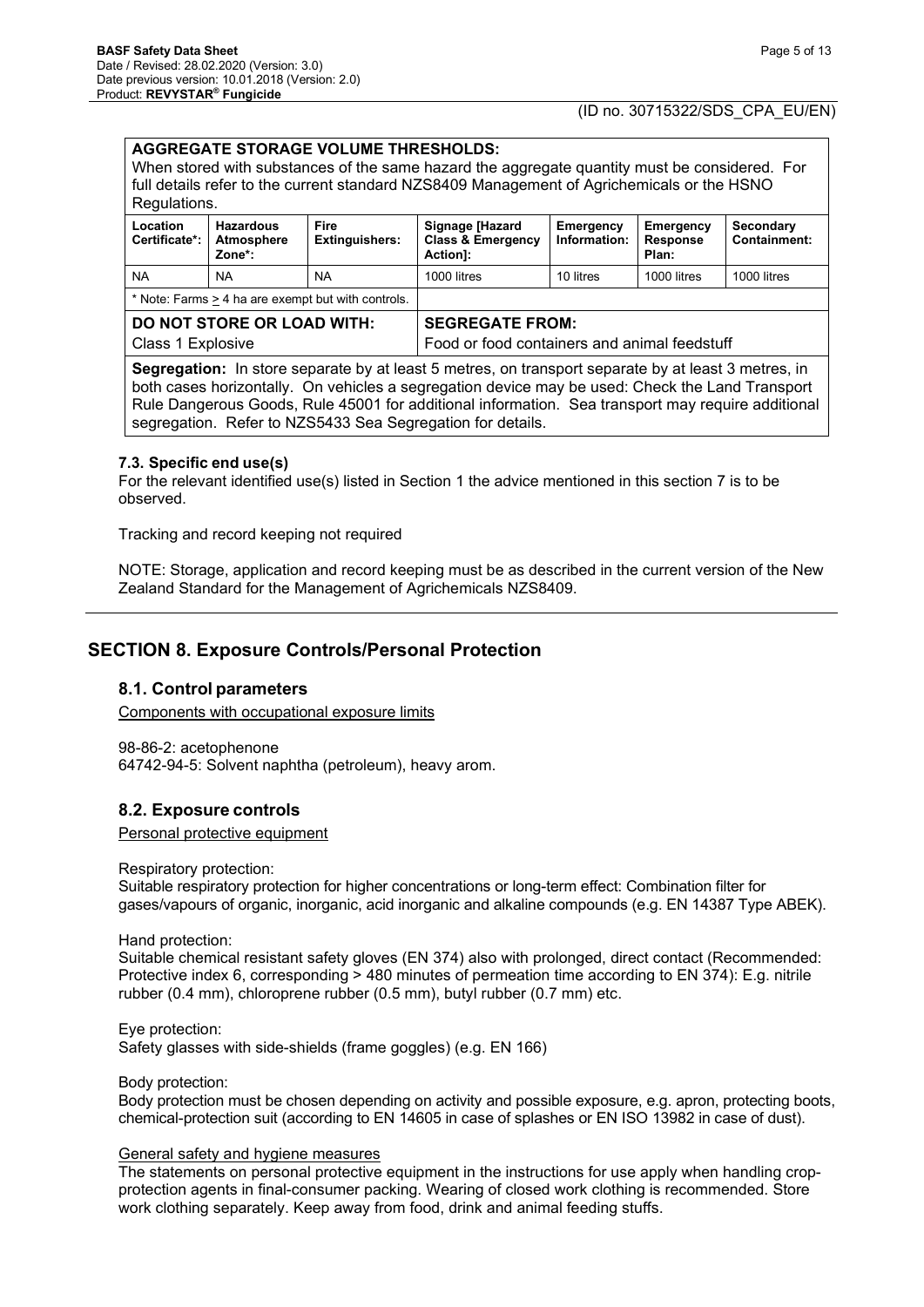# **SECTION 9. Physical and Chemical Properties**

## **9.1. Information on basic physical and chemical properties**

| Form:                             | liquid                                                                                                                                                                                                       |
|-----------------------------------|--------------------------------------------------------------------------------------------------------------------------------------------------------------------------------------------------------------|
| Colour:                           | dark yellow                                                                                                                                                                                                  |
| Odour:                            | mild, aromatic                                                                                                                                                                                               |
| Odour threshold:                  | Not determined since harmful by inhalation.                                                                                                                                                                  |
| pH value:                         | approx. 5 - 7 (CIPAC standard water D, 1 %(m), 23 °C)                                                                                                                                                        |
| Freezing point:                   | $<$ -20 $^{\circ}$ C                                                                                                                                                                                         |
| Boiling point:                    | > 190 °C The statements are based on the properties of the individual<br>components.                                                                                                                         |
| Flash point:                      | 112 °C                                                                                                                                                                                                       |
| Evaporation rate:                 | not applicable                                                                                                                                                                                               |
| Flammability:                     | not highly flammable                                                                                                                                                                                         |
| Lower explosion limit:            | As a result of our experience with this product and our knowledge of<br>its composition we do not expect any hazard as long as the product is<br>used appropriately and in accordance with the intended use. |
| Upper explosion limit:            | As a result of our experience with this product and our knowledge of<br>its composition we do not expect any hazard as long as the product is<br>used appropriately and in accordance with the intended use. |
| Ignition temperature:             | 380 °C                                                                                                                                                                                                       |
| Vapour pressure:                  | approx. 1 hPa (15 °C) Information applies to the solvent.                                                                                                                                                    |
| Density:                          | approx. 1.02 g/cm3 (20 °C)                                                                                                                                                                                   |
| Relative vapour density (air):    | not applicable                                                                                                                                                                                               |
| Solubility in water:              | emulsifiable                                                                                                                                                                                                 |
| Partitioning coefficient          |                                                                                                                                                                                                              |
| n-octanol/water (log Kow):        | not applicable                                                                                                                                                                                               |
| Thermal decomposition:            | 320 °C, 20 kJ/kg, (DSC (OECD 113)) Not a substance liable to self-                                                                                                                                           |
|                                   | decomposition according to UN transport regulations, class 4.1.                                                                                                                                              |
| Viscosity, dynamic:<br>(OECD 114) | approx. 76 mPa.s (20 °C, 100 1/s)                                                                                                                                                                            |
| Explosion hazard:                 | not explosive                                                                                                                                                                                                |
| Fire promoting properties:        | not fire-propagating                                                                                                                                                                                         |
|                                   |                                                                                                                                                                                                              |

#### **9.2. Otherinformation**

Other Information: If necessary, information on other physical and chemical parameters is indicated in this section.

# **SECTION 10. Stability and Reactivity**

#### **10.1. Reactivity**

No hazardous reactions if stored and handled as prescribed/indicated.

## **10.2. Chemical stability**

The product is stable if stored and handled as prescribed/indicated.

## **10.3. Possibility of hazardous reactions**

No hazardous reactions if stored and handled as prescribed/indicated.

## **10.4. Conditions to avoid**

See SDS section 7 - Handling and storage.

## **10.5. Incompatible materials**

Substances to avoid: strong acids, strong bases, strong oxidizing agents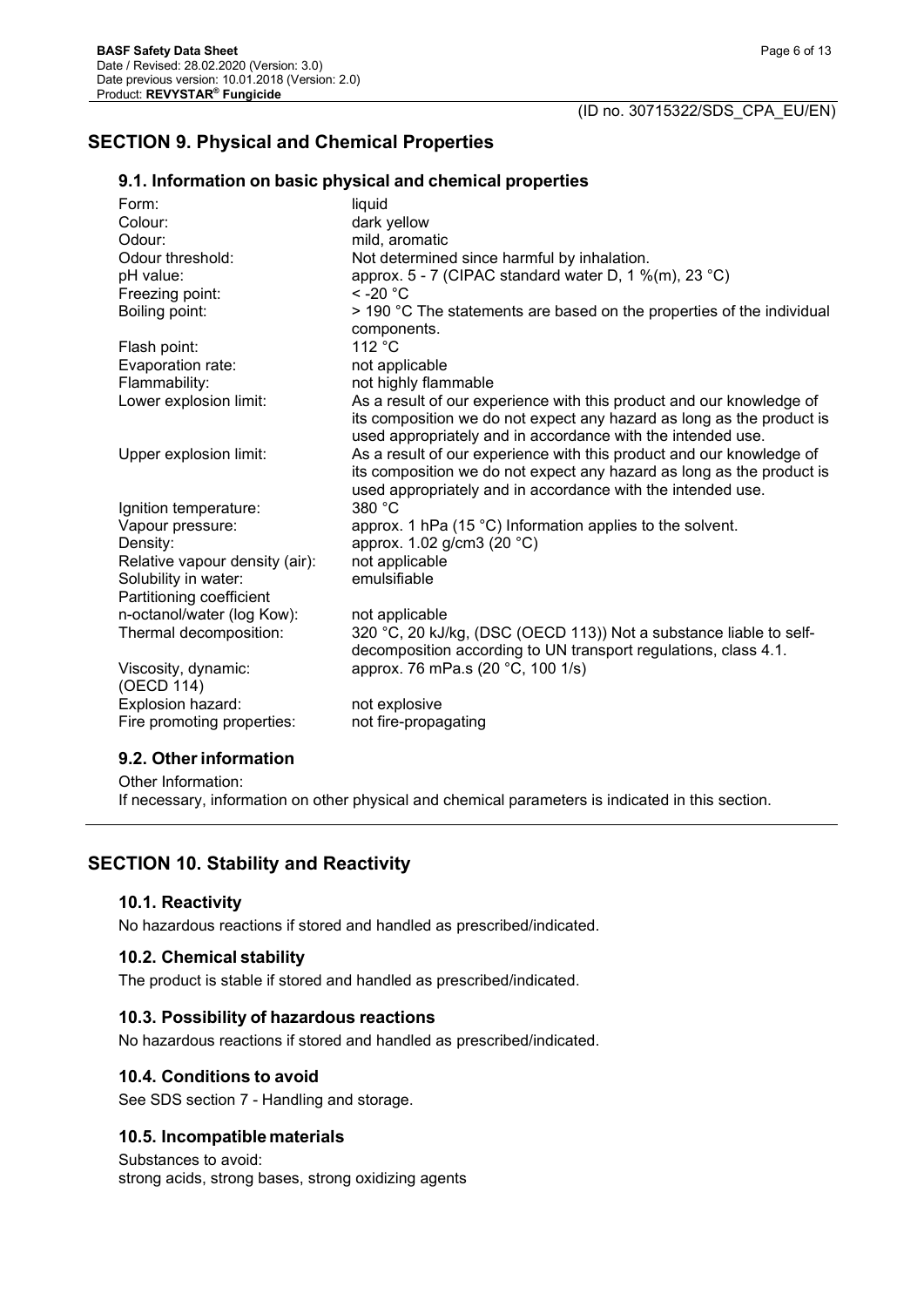#### **10.6. Hazardous decomposition products**

## (ID no. 30715322/SDS\_CPA\_EU/EN)

Hazardous decomposition products: No hazardous decomposition products if stored and handled as prescribed/indicated.

# **SECTION 11. Toxicological Information**

## **11.1. Information on toxicological effects**

Acute toxicity

Assessment of acute toxicity: Of moderate toxicity after single ingestion. Of moderate toxicity after short-term inhalation. Virtually nontoxic after a single skin contact.

Experimental/calculated data: LD50 rat (oral): > 300 - < 2,000 mg/kg (OECD Guideline 423)

LC50 rat (by inhalation):  $> 1.9 - 5.1$  mg/l 4 h (OECD Guideline 403) An aerosol was tested.

LD50 rat (dermal): > 5,000 mg/kg (Limit test) No mortality was observed.

**Irritation** 

Assessment of irritating effects: May cause slight irritation to the eyes. Skin contact causes irritation.

Experimental/calculated data: Skin corrosion/irritation rabbit: Irritant. (OECD Guideline 439) Serious eye damage/irritation rabbit: Slightly irritating. (OECD Guideline 405)

Respiratory/Skin sensitization

Assessment of sensitization: Sensitization after skin contact possible.

Experimental/calculated data: Mouse Local Lymph Node Assay (LLNA) mouse: sensitizing (similar to OECD guideline 429)

Germ cell mutagenicity

Assessment of mutagenicity: The product has not been tested. The statement has been derived from the properties of the individual components. Mutagenicity tests revealed no genotoxic potential.

**Carcinogenicity** 

Assessment of carcinogenicity: The product has not been tested. The statement has been derived from the properties of the individual components.

*Information on: 1H-Pyrazole-4-carboxamide, 3-(difluoromethyl)-1-methyl-N-(3',4',5'-trifluoro[1,1' biphenyl]-2-yl)-; Fluxapyroxad*

*Assessment of carcinogenicity:*

*Indication of possible carcinogenic effect in animal tests. The effect is caused by an animal specific mechanism that has no human counter part.*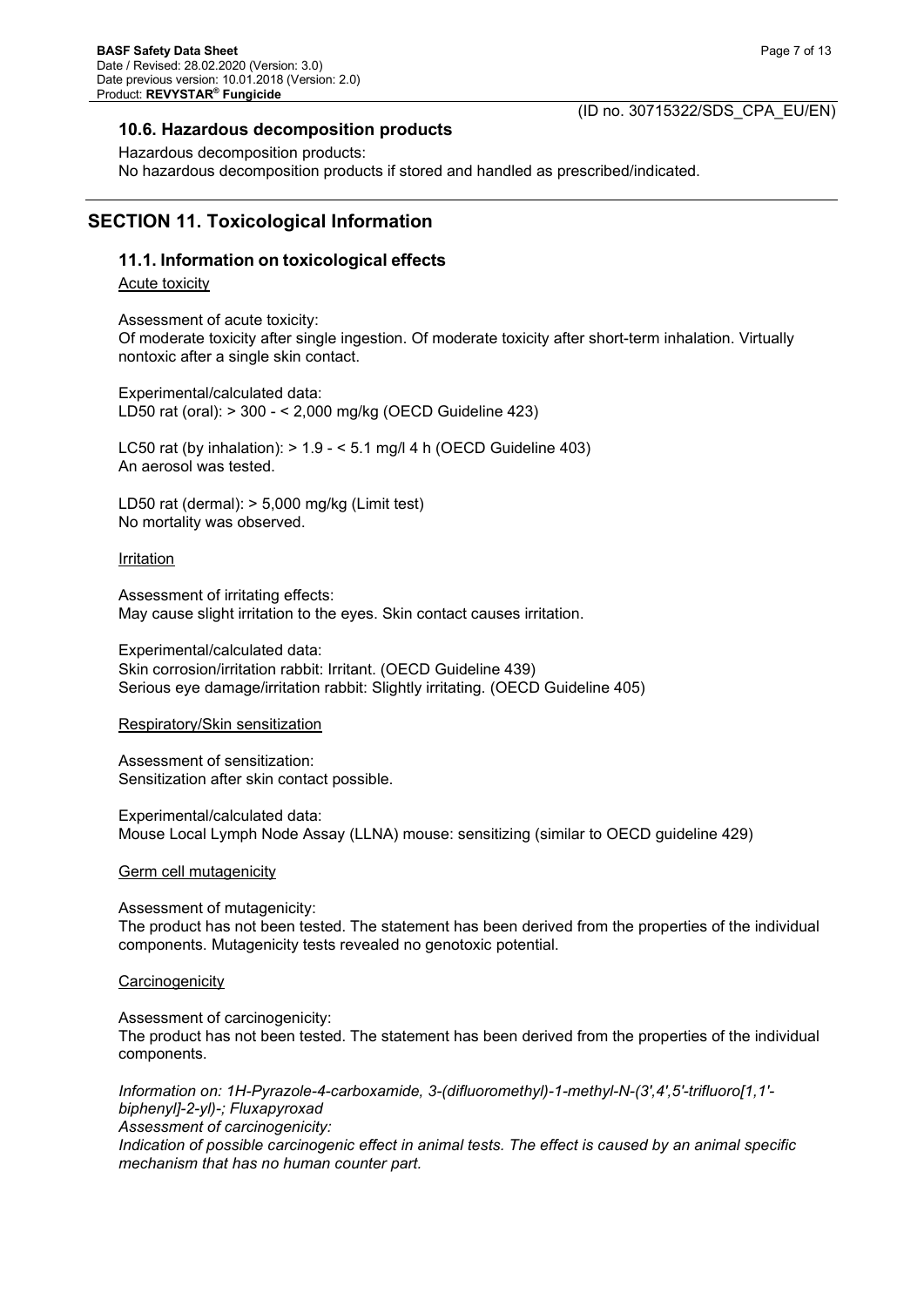Page 8 of 13

*Information on: Solvent naphtha (petroleum), heavy arom. Assessment of carcinogenicity:*

*Long-term exposure to highly irritating concentrations resulted in skin tumors in animals. A carcinogenic effect in humans can be excluded after brief skin contact. The product has not been tested. The statement has been derived from substances/products of a similar structure or composition.*

#### ---------------------------------- Reproductive toxicity

Assessment of reproduction toxicity:

The product has not been tested. The statement has been derived from the properties of the individual components.

*Information on: 1H-Pyrazole-4-carboxamide, 3-(difluoromethyl)-1-methyl-N-(3',4',5'-trifluoro[1,1' biphenyl]-2-yl)-; Fluxapyroxad*

*Assessment of reproduction toxicity:*

*The results of animal studies gave no indication of a fertility impairing effect. May cause harm to children via breast-feeding.*

----------------------------------

#### Developmental toxicity

Assessment of teratogenicity:

The product has not been tested. The statement has been derived from the properties of the individual components.

#### *Information on: N,N-Dimethyldecan-1-amide*

*Assessment of teratogenicity:*

*The substance did not cause malformations in animal studies; however, toxicity to development was observed at high doses that were toxic to the parental animals. The product has not been tested. The statement has been derived from substances/products of a similar structure or composition.*

#### *Information on: N,N-Dimethyloctanamide*

#### *Assessment of teratogenicity:*

*The substance did not cause malformations in animal studies; however, toxicity to development was observed at high doses that were toxic to the parental animals. The product has not been tested. The statement has been derived from substances/products of a similar structure or composition.* ----------------------------------

Specific target organ toxicity (single exposure)

Assessment of STOT single: Causes temporary irritation of the respiratory tract.

Remarks: The product has not been tested. The statement has been derived from the properties of the individual components.

Repeated dose toxicity and Specific target organ toxicity (repeated exposure)

Assessment of repeated dose toxicity:

The product has not been tested. The statement has been derived from the properties of the individual components.

*Information on: 1H-1,2,4-Triazole-1-ethanol, α-[4-(4-chlorophenoxy)-2-(trifluoromethyl)phenyl]-α-methyl-Assessment of repeated dose toxicity: Repeated oral exposure to large quantities may affect certain organs. Liver*

*Information on: 1H-Pyrazole-4-carboxamide, 3-(difluoromethyl)-1-methyl-N-(3',4',5'-trifluoro[1,1' biphenyl]-2-yl)-; Fluxapyroxad Assessment of repeated dose toxicity: Adaptive effects were observed after repeated exposure in animal studies. Information on: N,N-Dimethyloctanamide*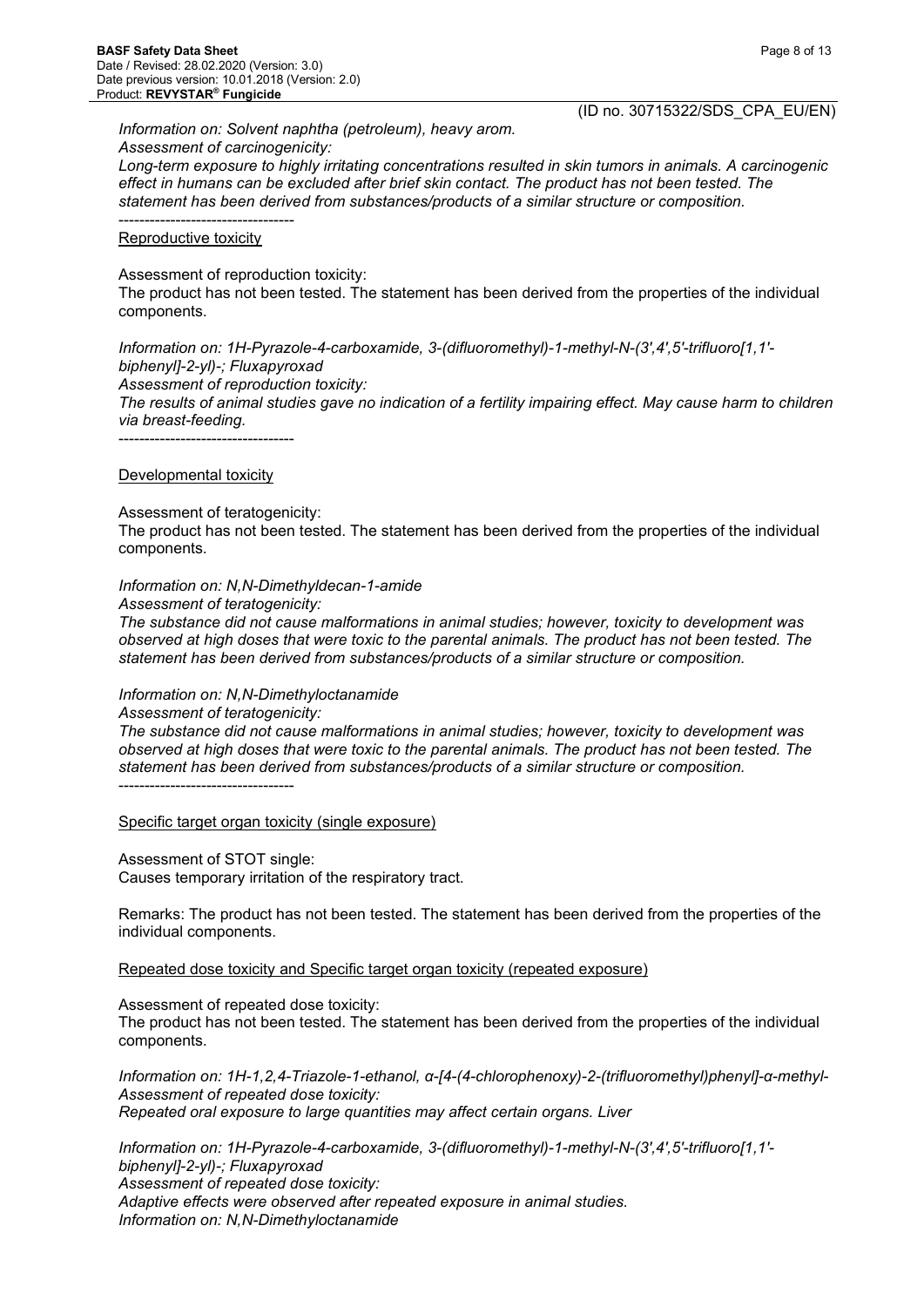*Assessment of repeated dose toxicity:*

(ID no. 30715322/SDS\_CPA\_EU/EN)

*The product has not been tested. The statement has been derived from substances/products of a similar structure or composition. After repeated exposure the prominent effect is local irritation.*

*Information on: N,N-Dimethyldecan-1-amide*

*Assessment of repeated dose toxicity:*

*The product has not been tested. The statement has been derived from substances/products of a similar structure or composition. After repeated exposure the prominent effect is local irritation.* ----------------------------------

#### Aspiration hazard

No aspiration hazard expected.

The product has not been tested. The statement has been derived from the properties of the individual components.

Other relevant toxicity information

Misuse can be harmful to health.

# **SECTION 12. Ecological Information**

#### **12.1. Toxicity**

Assessment of aquatic toxicity: Toxic to aquatic life with long lasting effects.

Toxicity to fish: LC50 (96 h) 1.14 mg/l, Oncorhynchus mykiss (static)

Aquatic invertebrates: EC50 (48 h) 2.56 mg/l, Daphnia magna

Aquatic plants: EC50 (72 h) 29.319 mg/l (growth rate), Pseudokirchneriella subcapitata EC10 (72 h) 1.816 mg/l (growth rate), Pseudokirchneriella subcapitata

*Information on: 1H-1,2,4-Triazole-1-ethanol, α-[4-(4-chlorophenoxy)-2-(trifluoromethyl)phenyl]-α-methyl-Chronic toxicity to fish: (36 d) 0.027 mg/l, Brachydanio rerio*

*Information on: 1H-Pyrazole-4-carboxamide, 3-(difluoromethyl)-1-methyl-N-(3',4',5'-trifluoro[1,1' biphenyl]-2-yl)-; Fluxapyroxad Chronic toxicity to fish: No observed effect concentration (33 d) 0.0359 mg/l, Pimephales promelas (OECD Guideline 210, Flow through.)*

----------------------------------

----------------------------------

*Information on: 1H-1,2,4-Triazole-1-ethanol, α-[4-(4-chlorophenoxy)-2-(trifluoromethyl)phenyl]-α-methyl-Chronic toxicity to aquatic invertebrates: No observed effect concentration (21 d) 0.01 mg/l, Daphnia magna*

*Information on: 1H-Pyrazole-4-carboxamide, 3-(difluoromethyl)-1-methyl-N-(3',4',5'-trifluoro[1,1' biphenyl]-2-yl)-; Fluxapyroxad Chronic toxicity to aquatic invertebrates:*

*No observed effect concentration (21 d) 0.5 mg/l, Daphnia magna (OECD Guideline 211, semistatic)*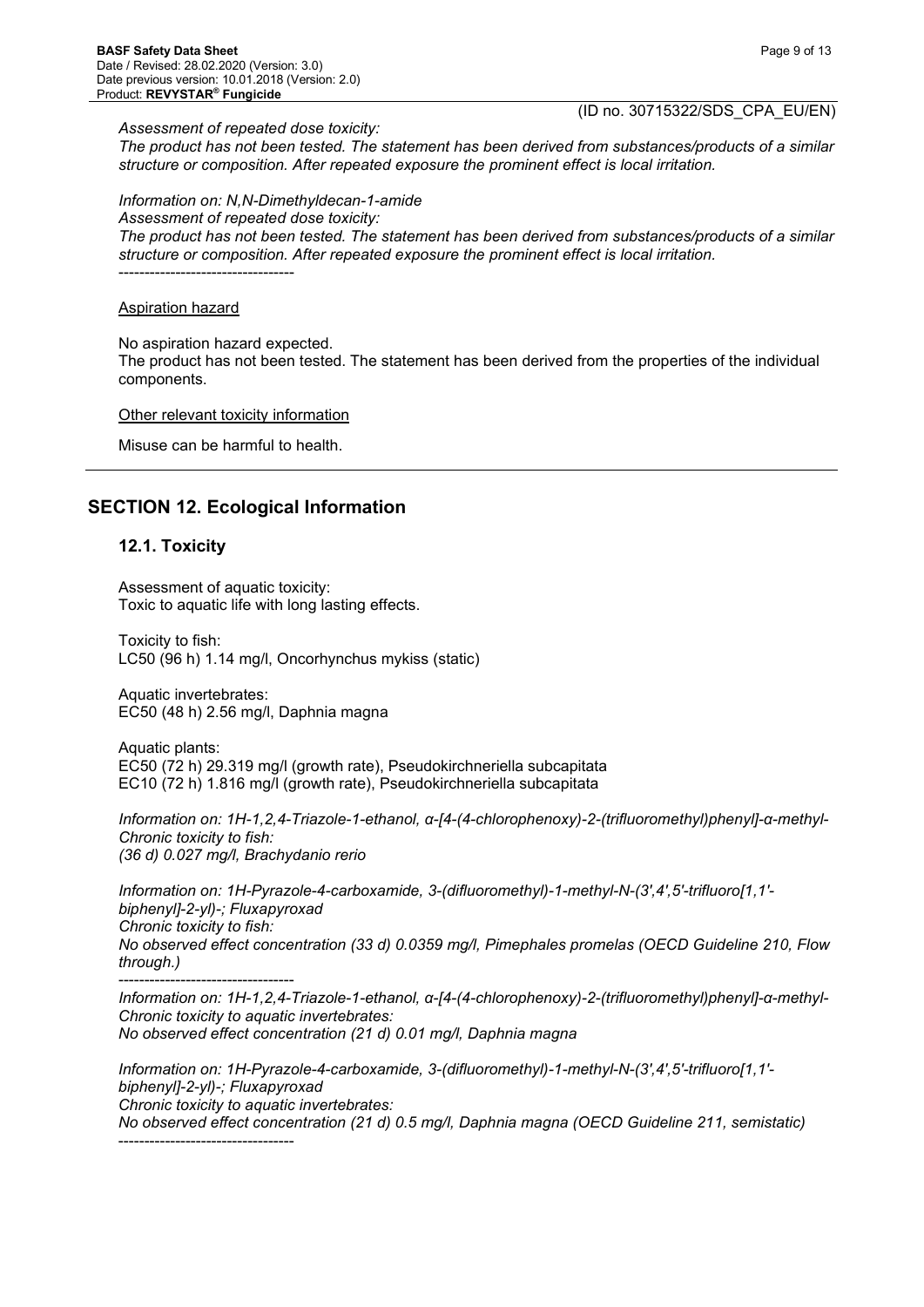## **12.2. Persistence and degradability**

Assessment biodegradation and elimination (H2O): The product has not been tested. The statement has been derived from the properties of the individual components.

*Information on: 1H-1,2,4-Triazole-1-ethanol, α-[4-(4-chlorophenoxy)-2-(trifluoromethyl)phenyl]-α-methyl-Assessment biodegradation and elimination (H2O): Not readily biodegradable (by OECD criteria).*

*Information on: 1H-Pyrazole-4-carboxamide, 3-(difluoromethyl)-1-methyl-N-(3',4',5'-trifluoro[1,1'-biphenyl]- 2-yl)-; Fluxapyroxad Assessment biodegradation and elimination (H2O): Not readily biodegradable (by OECD criteria).* ----------------------------------

## **12.3. Bioaccumulativepotential**

Assessment bioaccumulation potential: The product has not been tested. The statement has been derived from the properties of the individual components.

*Information on: 1H-1,2,4-Triazole-1-ethanol, α-[4-(4-chlorophenoxy)-2-(trifluoromethyl)phenyl]-α-methyl-Bioaccumulation potential: Bioconcentration factor: 385 Does not accumulate in organisms.*

*Information on: 1H-Pyrazole-4-carboxamide, 3-(difluoromethyl)-1-methyl-N-(3',4',5'-trifluoro[1,1'-biphenyl]- 2-yl)-; Fluxapyroxad Bioaccumulation potential: Bioconcentration factor: 36 - 37 (28 d), Lepomis macrochirus (OECD-Guideline 305) Does not accumulate in organisms.* ----------------------------------

# **12.4. Mobility in soil**

Assessment transport between environmental compartments: Adsorption in soil: The product has not been tested. The statement has been derived from the properties of the individual components.

*Information on: 1H-1,2,4-Triazole-1-ethanol, α-[4-(4-chlorophenoxy)-2-(trifluoromethyl)phenyl]-α-methyl-Assessment transport between environmental compartments: Adsorption in soil: Following exposure to soil, adsorption to solid soil particles is probable, therefore contamination of groundwater is not expected.*

*Information on: 1H-Pyrazole-4-carboxamide, 3-(difluoromethyl)-1-methyl-N-(3',4',5'-trifluoro[1,1'-biphenyl]- 2-yl)-; Fluxapyroxad*

*Assessment transport between environmental compartments: Adsorption in soil: Following exposure to soil, adsorption to solid soil particles is probable, therefore contamination of groundwater is not expected.*

----------------------------------

## **12.5. Results of PBT and vPvB assessment**

The product does not contain a substance fulfilling the PBT (persistent/bioaccumulative/toxic) criteria or the vPvB (very persistent/very bioaccumulative) criteria.

## **12.6. Other adverse effects**

The product does not contain substances that are listed in Regulation (EC) 1005/2009 on substances that deplete the ozone layer.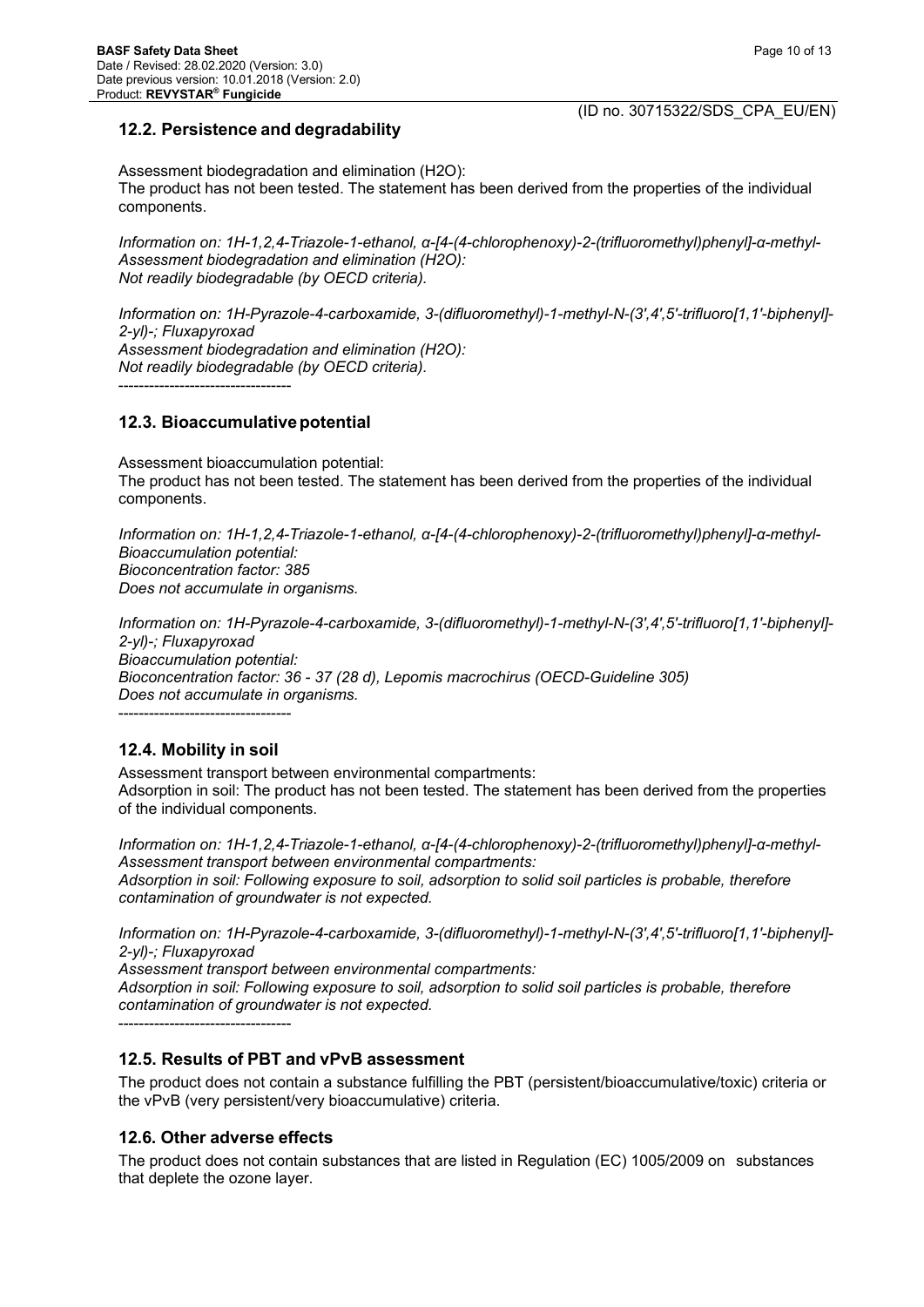## **12.7. Additional information**

Other ecotoxicological advice: Do not discharge product into the environment without control.

# **SECTION 13. Disposal Considerations**

To avoid disposal all attempts should be made to use this product completely, in accordance with its registered use. If this is not possible handle with care and dispose of in a safe manner. Follow all applicable community, regional and national regulations regarding waste management methods.

## **13.1. Waste treatment methods**

Container: Triple rinse empty container and add residue to the spray tank. Recycle through Agrecovery (0800 247 326, www.agrecovery.co.nz). Otherwise crush and bury in a suitable landfill. DO NOT REUSE empty container.

Product:

Dispose of this product only by using according to the label or at an approved landfill. DO NOT burn product. For information on disposal of unused, unwanted product, contact the local council.

DO NOT contaminate surface or ground water with chemical or empty container.

# **SECTION 14. Transport Information**

#### Commercial transport:

Classified as Dangerous Goods for Land/rail (ADR/RID), sea (IMDG/GGVSee) and air transport (ICAO/IATA):

| UN number<br>UN proper shipping name: | UN3082<br>ENVIRONMENTALLY HAZARDOUS SUBSTANCE, LIQUID, N.O.S.<br>(contains FLUXAPYROXAD, TRIAZOLE DERIVATIVE) |
|---------------------------------------|---------------------------------------------------------------------------------------------------------------|
| Transport hazard class(es):           | 9, EHSM                                                                                                       |
| Packing group:                        | Ш                                                                                                             |
| Environmental hazards:                | YES                                                                                                           |
| Special precautions for user:         | None known                                                                                                    |
| Marine pollutant:                     | <b>YES</b>                                                                                                    |
| HAZCHEM:                              | 2[Z]                                                                                                          |

## **14.1. UN number**

See corresponding entries for "UN number" for the respective regulations in the tables above.

## **14.2. UN proper shipping name**

See corresponding entries for "UN proper shipping name" for the respective regulations in the tables above.

## **14.3. Transport hazard class(es)**

See corresponding entries for "Transport hazard class(es)" for the respective regulations in the tables above.

#### **14.4. Packing group**

See corresponding entries for "Packing group" for the respective regulations in the tables above.

## **14.5. Environmental hazards**

See corresponding entries for "Environmental hazards" for the respective regulations in the tables above.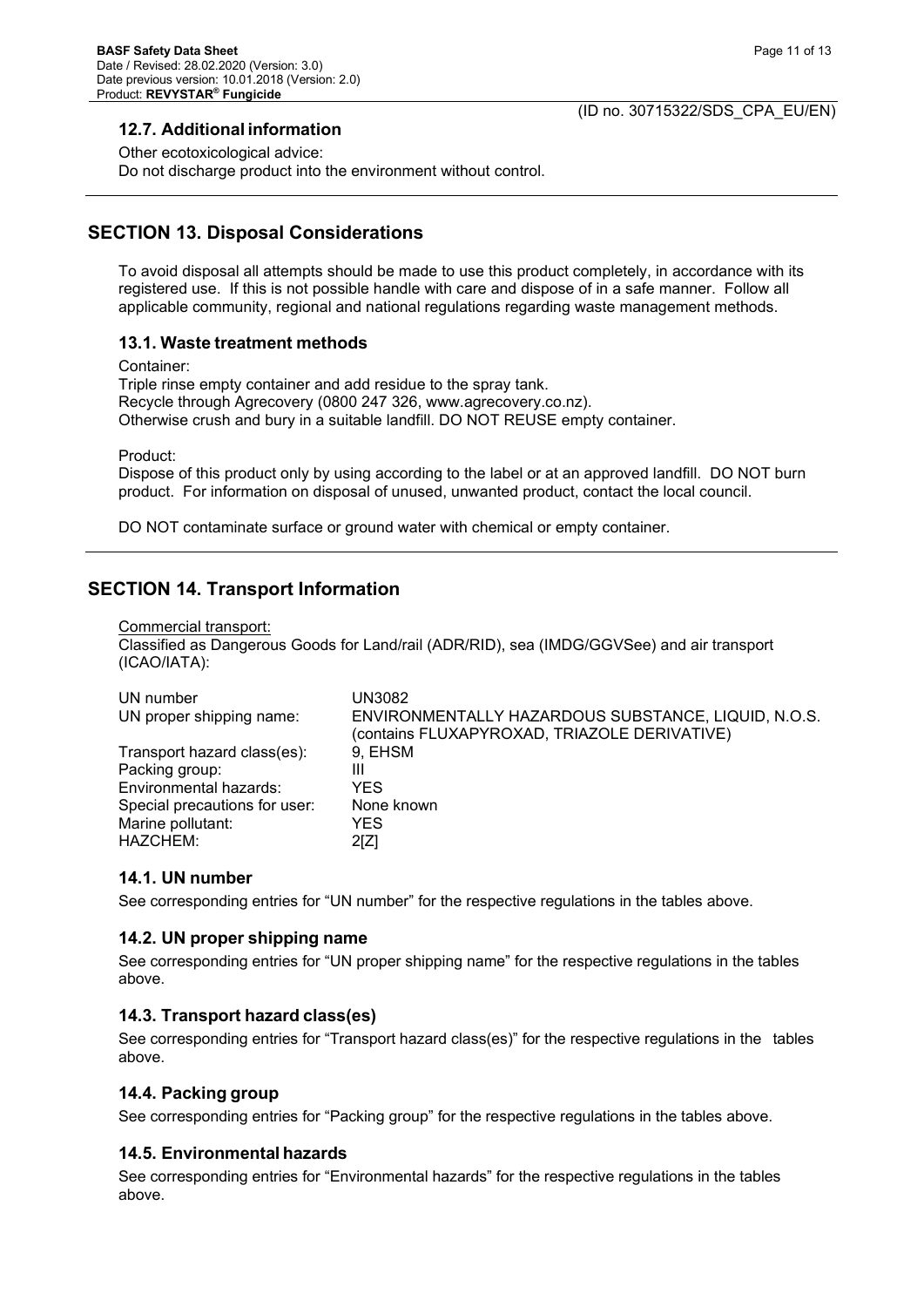#### **14.6. Special precautions for user**

See corresponding entries for "Special precautions for user" for the respective regulations in the tables above.

#### **14.7. Transport in bulk according to Annex II of MARPOL and the IBC Code**

| Not evaluated |
|---------------|
| Not evaluated |
| Not evaluated |
| Not evaluated |
| Not evaluated |
|               |

#### Further information

The following provisions may apply for product in packages containing a net quantity of 5 L or less ADR, RID, ADN: Special Provision 375; IMDG: 2.10.2.7; IATA: A197; TDG: Special Provision 99(2); 49CFR: §171.4 (c) (2).

## **SECTION 15. Regulatory Information**

#### **15.1 Safety, health and environmental regulations/legislation specific for the substance or mixture**

To avoid risks to man and the environment, comply with the instructions for use.

#### **NZ Regulations**

Approved pursuant to the HSNO Act 1996, Code HSR101415. See www.epa.govt.nz for approval conditions.

Registered pursuant to the ACVM Act 1997, No. P9654. See www.foodsafety.govt.nz for registration conditions.

#### **15.2 Chemical Safety Assessment**

Advice on product handling can be found in sections 7 and 8 of this safety data sheet.

## **SECTION 16. Other Information**

For proper and safe use of this product, please refer to the approval conditions laid down on the product label.

Full text of the classifications, including the hazard classes and the hazard statements, if mentioned in section 2 or

| <u>3:</u>         |                                                                                           |
|-------------------|-------------------------------------------------------------------------------------------|
| Acute Tox.        | Acute toxicity                                                                            |
| Skin Corr./Irrit. | Skin corrosion/irritation                                                                 |
| Eye Dam./Irrit.   | Serious eye damage/eye irritation                                                         |
| Skin Sens.        | Skin sensitization                                                                        |
| Repr.             | Reproductive toxicity                                                                     |
| STOT SE           | Specific target organ toxicity — single exposure                                          |
| Aquatic Chronic   | Hazardous to the aquatic environment - chronic                                            |
| Aquatic Acute     | Hazardous to the aquatic environment - acute                                              |
| Asp. Tox.         | Aspiration hazard                                                                         |
| H <sub>3</sub> 19 | Causes serious eye irritation.                                                            |
| H <sub>3</sub> 15 | Causes skin irritation.                                                                   |
| H317              | May cause an allergic skin reaction.                                                      |
| H362              | May cause harm to breast-fed children.                                                    |
| H335              | May cause respiratory irritation.                                                         |
| H302 + H332       | Harmful if swallowed or if inhaled                                                        |
| H411              | Toxic to aquatic life with long lasting effects.                                          |
| <b>EUH401</b>     | To avoid risks to human health and the environment, comply with the instructions for use. |
| H400              | Very toxic to aquatic life.                                                               |
| H410              | Very toxic to aquatic life with long lasting effects.                                     |
|                   |                                                                                           |